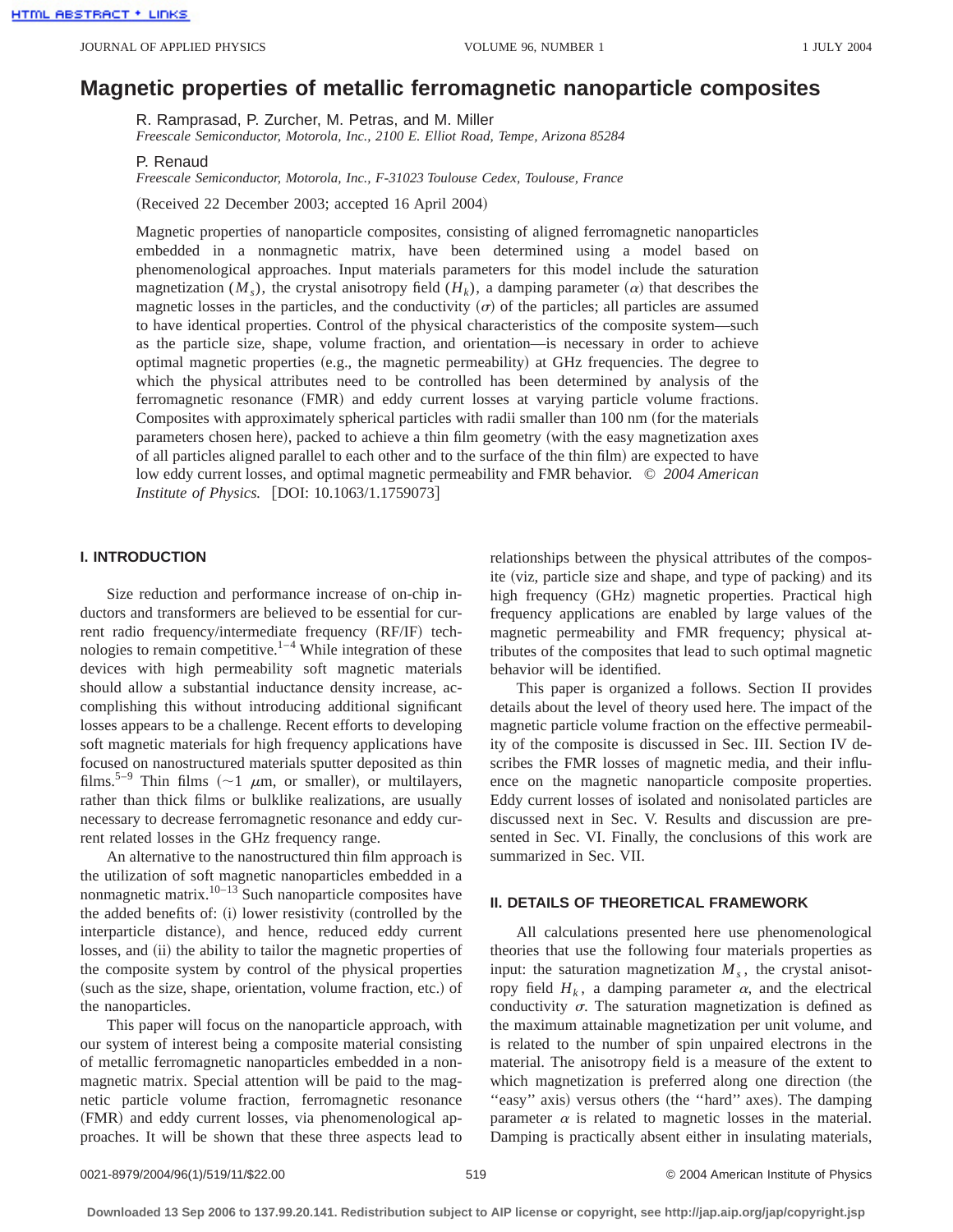TABLE I. Bulk magnetic properties for a few relevant materials.  $\mu_0$  is the permeability of free space.  $M_s$  and  $H_k$  parameters chosen in the present work are listed in the last row, and correspond to a low frequency bulk relative permeability of 50 along a hard axis direction.

| Material         | $\mu_0 M$ , (T) | $\mu_0H_k(T)$ | $\mu^{bulk}(\omega \approx 0)$ |
|------------------|-----------------|---------------|--------------------------------|
| Co               | 1.72            | 0.569         | 4.02                           |
| Fe               | 2.22            | 0.057         | 39.9                           |
| FeCo $(20\%$ Co) | 2.45            | 0.041         | 59.8                           |
| This work        | 2.40            | 0.049         | 50.0                           |

or in specimens that have attained saturation magnetization in a single-domain structure.<sup>14</sup>  $M_s$ ,  $H_k$ , and  $\alpha$  together determine the complex permeability as a function of frequency,  $14-16$  as will be described in Sec. IV. The electrical conductivity of the particles determines additional losses due to eddy currents<sup>17</sup> induced at the surface of particles by time dependent magnetic fields (Sec. V).

Results reported in Sec. VI are for particular choices of the four input quantities.  $M_s$  and  $H_k$  values were chosen so that they correspond to a material intermediate between pure Fe and a FeCo alloy with 20% Co. Table I lists the  $M_s$ ,  $H_k$ , and the low frequency bulk relative permeability  $\mu^{bulk}$  along directions orthogonal to the (easy) magnetization axis for a few relevant materials and those chosen here (last row of Table I); the relative permeability along the easy axis is assumed to be equal to 1. Hereafter, directions perpendicular to the easy axis will be referred to as hard axes.<sup>18</sup>  $\mu^{bulk}$  at low frequencies is given as  $M_s/H_k+1$ , as will be shown rigorously in Sec. IV; thus,  $M_s$  and  $H_k$  values chosen here correspond to a bulk hard axis relative permeability of 50. The origins of the damping parameter  $\alpha$  are not well understood. As mentioned above, nonzero conductivity of the particles and multidomain regions within a particle could contribute to  $\alpha$  of each individual particle. Nonuniformities of the system such as particle size and shape distributions, particle alloy composition variations, etc., could contribute to the effective  $\alpha$  of the composite as a whole. These latter factors are not explicitly considered in the present work; we have assumed that  $\alpha$  is a well defined property of each individual particle, and that all particles have same value of  $\alpha$  (in the 0–0.3 range). The electrical conductivity is assumed to be 1.0  $\times 10^7$  S/m, close to that of Fe.

The magnetic permeability is in general a tensor, displaying different values in different directions (e.g., the easy and hard axis permeabilities mentioned above). Unless otherwise stated, ''permeability'' in the present work refers to the diagonal component of the relative permeability tensor along an appropriate hard axis direction, $^{19}$  as will be clarified further in Sec. IV.

As mentioned above, the low frequency bulk relative permeability is simply related to  $M_s$  and  $H_k$ . In the case of finite systems, such as particles or thin films, the relative permeability is in general smaller than or equal to its bulk counterpart (due to a shape anisotropy field that gets added to the  $H_k$ ); for instance, spherical particles have permeability identical to that of the bulk, but other types of particles display smaller permeabilities. When particles are embedded in a nonmagnetic matrix, there is a further reduction in the rela-

tive permeability. Thus, in general,  $\mu^{bulk} \ge \mu^p > \mu^{eff}$ , where  $\mu^p$  and  $\mu^{\text{eff}}$  are the permeability of the particles and that of the composite, respectively. It should be noted that while  $\mu^{bulk}$  is determined by  $M_s$ ,  $H_k$ , and  $\alpha$ ,  $\mu^p$  is determined by  $M_s$ ,  $H_k$ ,  $\alpha$ , and particle shape, and  $\mu^{\text{eff}}$  is determined by  $M_s$ ,  $H_k$ ,  $\alpha$ , particle shape, and volume fraction.

In this work, analytical expressions derived elsewhere that describe the FMR (Refs.  $14-16$ ) and eddy current<sup>20,21</sup> losses in isolated particles have been used. These formalisms have been generalized to describe the losses in nonisolated particle systems (i.e., when the magnetic particle volume fraction is greater than zero). Assumptions implicit in this work are that all particles have identical properties, and are all aligned so that their easy axes are parallel to each other.

# **III. VOLUME FRACTION**

The effective medium theory (EMT) provides a prescription for calculating the effective properties of the composite system (also called the effective medium). Many flavors of EMTs have been discussed in the literature;  $22,23$  these theories attempt to determine the properties of the effective medium (such as the effective permeability or the effective permittivity) in terms of the properties of the components for given component volume fractions. In the present work, we are interested in the effective permeabilities of twocomponent systems for the most part; let *a* and *b* be the two components, with permeabilities  $\mu_a$  and  $\mu_b$ , respectively, and volume fractions  $c_a$  and  $c_b$ , respectively, with  $c_a + c_b$  $=1.$ 

The microstructure of the composite has been shown to play a major role in determining the effective properties.<sup>23</sup> In the general case when the microstructure is unknown, rigorous lower and upper bounds for the effective properties have been derived.<sup>24</sup> For instance, the Maxwell-Garnett *a* (MG *a*)  $EMT$  (Ref. 25) provides the lower bound given by

$$
\frac{\mu^{\text{eff}} - \mu_b}{\mu^{\text{eff}} + 2\mu_b} = c_a \frac{\mu_a - \mu_b}{\mu_a + 2\mu_b},\tag{1}
$$

which corresponds to a situation when spherical component *a* particles are completely embedded in *b*, and the Maxwell-Garnett  $b$  EMT (Ref. 25) provides the upper bound given by

$$
\frac{\mu^{\text{eff}} - \mu_a}{\mu^{\text{eff}} + 2\mu_a} = c_b \frac{\mu_b - \mu_a}{\mu^b + 2\mu_a},\tag{2}
$$

which corresponds to the complementary situation when spherical component *b* particles are completely embedded in *a*. Thus, we anticipate the MG *a* theory to be valid at small  $c_a$  (or large  $c_b$ ), and the MG *b* theory to be valid at large  $c_a$ (or small  $c<sub>b</sub>$ ). Since at intermediate volume fractions, neither component is entirely embedded in the other, Bruggeman<sup>26</sup> proposed that the particles should be considered to be embedded in the effective medium itself, and obtained the following relationship (symmetric with respect to  $a$  and  $b$ ) between the permeability of the effective medium and that of the components (for spherical particles):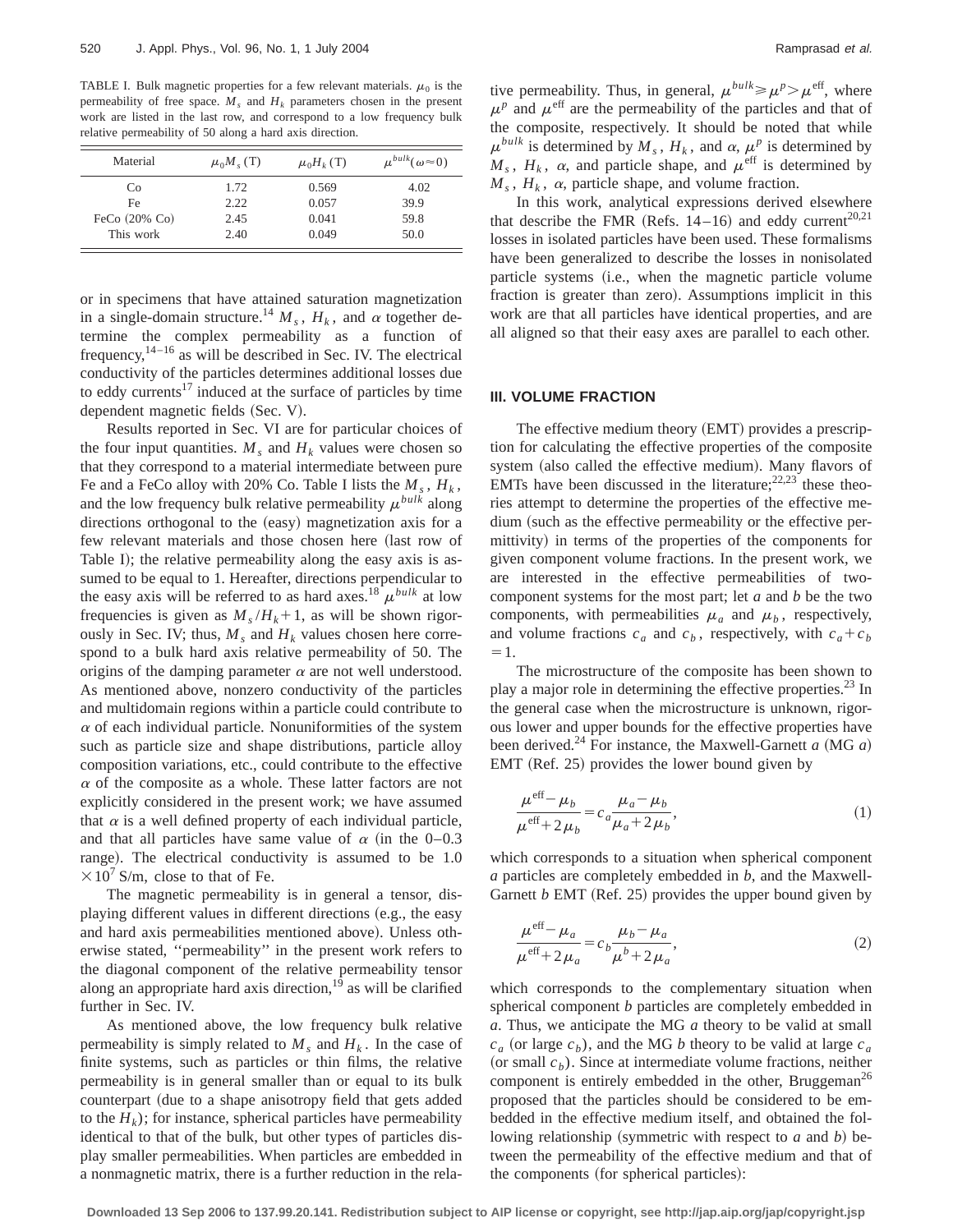

FIG. 1. Predictions by the Maxwell-Garnett and the Bruggeman theories of the low frequency effective permeability of a composite made up of spheres (with low frequency particle permeability of  $50$ ) embedded in a nonmagnetic matrix.

$$
c_a \frac{\mu_a - \mu^{\text{eff}}}{\mu_a + 2\mu^{\text{eff}}} + c_b \frac{\mu_b - \mu^{\text{eff}}}{\mu_b + 2\mu^{\text{eff}}} = 0.
$$
 (3)

In the above, particles could be either isotropic (permeability constant along all directions), or anisotropic with all their easy axes aligned parallel to each other. Figure 1 compares the Maxwell-Garnett and Bruggeman theories for a system of spherical particles with low frequency particle permeability of 50. Since one of our components is composed of magnetic particles  $(c_a = c$ , the magnetic particle volume fraction), and the other is nonmagnetic  $(c_b=1-c)$ ,  $\mu_a=\mu^p$  $=$  50 and  $\mu_b$ = 1. Also, particles are assumed to have all possible radii, which is the reason the volume fraction spans the entire 0–1 range. For spherical particles of identical radius, the maximum attainable volume fraction is  $0.74$  (equal to the packing density of cubic close packed structures of condensed matter systems).

Details of the derivation of these expressions can be found elsewhere. $23-27$  In the present work, we have used the Bruggeman EMT, which is supported by experimental data.<sup>27</sup> In the case of nonspherical particles, the above equation can be generalized to<sup>28</sup>

$$
\frac{c(\mu^p - \mu^{\text{eff}})}{\mu^{\text{eff}} + (\mu^p - \mu^{\text{eff}})N_k} + \frac{(1 - c)(1 - \mu^{\text{eff}})}{\mu^{\text{eff}} + (1 - \mu^{\text{eff}})N_k} = 0,
$$
(4)

where  $N_k$  is the shape factor of the particles along the direction of the magnetic field (i.e.,  $k=x$  or *y*, the hard axes). We will have more to say about this factor in the Sec. IV; for spherical particles,  $N_{x,y} = 1/3$ .

#### **IV. FMR LOSSES**

As mentioned in Sec. II,  $M_s$ ,  $H_k$ , and  $\alpha$  determine the complex permeability as a function of frequency;  $14-16$  at low frequencies, the permeability is a real constant, but in the vicinity of the FMR frequency, the real part decreases to zero while the imaginary part displays a peak whose width is determined by  $\alpha$  (smaller  $\alpha$  implies a smaller width). Permeability with a large imaginary part is undesirable as it results in a decreased material quality factor (defined as the ratio of the real to the imaginary parts of the permeability). The FMR behavior arises due to the precesion of the magnetization axis about the applied field direction, as described by the Landau-Lifshitz equation discussed below. In the absence of damping  $(\alpha=0)$ , the magnetization axis precesses indefinitely (ideal behavior); damping causes the magnetization direction to spiral in and align with that of the applied field. Most of the conclusions in this work were reached by focusing on just the low frequency permeability and the value of the FMR frequency.

#### A. Isolated particles with no damping  $(\alpha=0)$

The Landau-Lifshitz equation, given by

$$
\frac{dM}{dt} = -\mu_0 \gamma \vec{M} \times \vec{H},\tag{5}
$$

governs the relationship between the total magnetization *M* and the *internal* field  $H$ ; here,  $\gamma$  is a constant called the gyromagnetic ratio (the ratio of the electronic spin magnetic moment to the spin angular momentum), and is equal to  $1.759\times10^{11}$  C/Kg. Under the assumption that the easy axis of the particle coincides with the *z* axis,  $\vec{H} = \vec{H}_{ext} - \vec{A} \cdot \vec{M}$ ,  $\rightarrow$ where the *external* field is given by  $H_{ext} = H_x \hat{x} + H_y \hat{y}$  $H_k\hat{z}$ , the magnetization is given by  $M = M_x\hat{x} + M_y\hat{y}$  $+ M_s \hat{z}$ , and  $A = (A_x, A_y, A_z)$ , in case of isolated particles,  $\rightarrow$ are equal to the demagnetization  $(\text{shape})$  factors  $N$  $\equiv (N_x, N_y, N_z)$  tabulated widely for isolated particles of various shapes.<sup>16,29</sup> Thus, it is implicitly assumed that the external (frequency dependent) field is transverse to the  $z$  axis. Solution of the Landau-Lifshitz equation  $[Eq. (5)]$  results in the frequency dependent permeability tensor  $\bar{\mu}$  [defined by  $M = (\bar{\mu} - U)H_{\text{ext}}$ , where *U* is the unit matrix], whose diagonal components (which are relevant to the present work) are given by

$$
\mu_{xx} = \frac{\omega_m(\omega_0 + \omega_m A_y)}{\omega_0^2 - \omega^2 + \omega_0 \omega_m (A_x + A_y) + \omega_m^2 A_x A_y} + 1, \tag{6}
$$

$$
\mu_{yy} = \frac{\omega_m(\omega_0 + \omega_m A_x)}{\omega_0^2 - \omega^2 + \omega_0 \omega_m (A_x + A_y) + \omega_m^2 A_x A_y} + 1, \tag{7}
$$

$$
\mu_{zz} = 1,\tag{8}
$$

where  $\omega_0 = \mu_0 \gamma (H_k - A_z M_s)$ ,  $\omega_m = \mu_0 \gamma M_s$ , and  $\omega$  is the angular frequency of the external RF field.  $\mu_{xx}$  and  $\mu_{yy}$  are the hard axes permeabilities, and  $\mu_{zz}$  is the easy axis permeability.<sup>19</sup>

At low frequencies ( $\omega \approx 0$ ), Eqs. (6) and (7) can be simplified to

$$
\mu_{xx}(\omega \approx 0) = \frac{M_s}{H_k + M_s(A_x - A_z)} + 1,\tag{9}
$$

$$
\mu_{yy}(\omega \approx 0) = \frac{M_s}{H_k + M_s(A_y - A_z)} + 1.
$$
\n(10)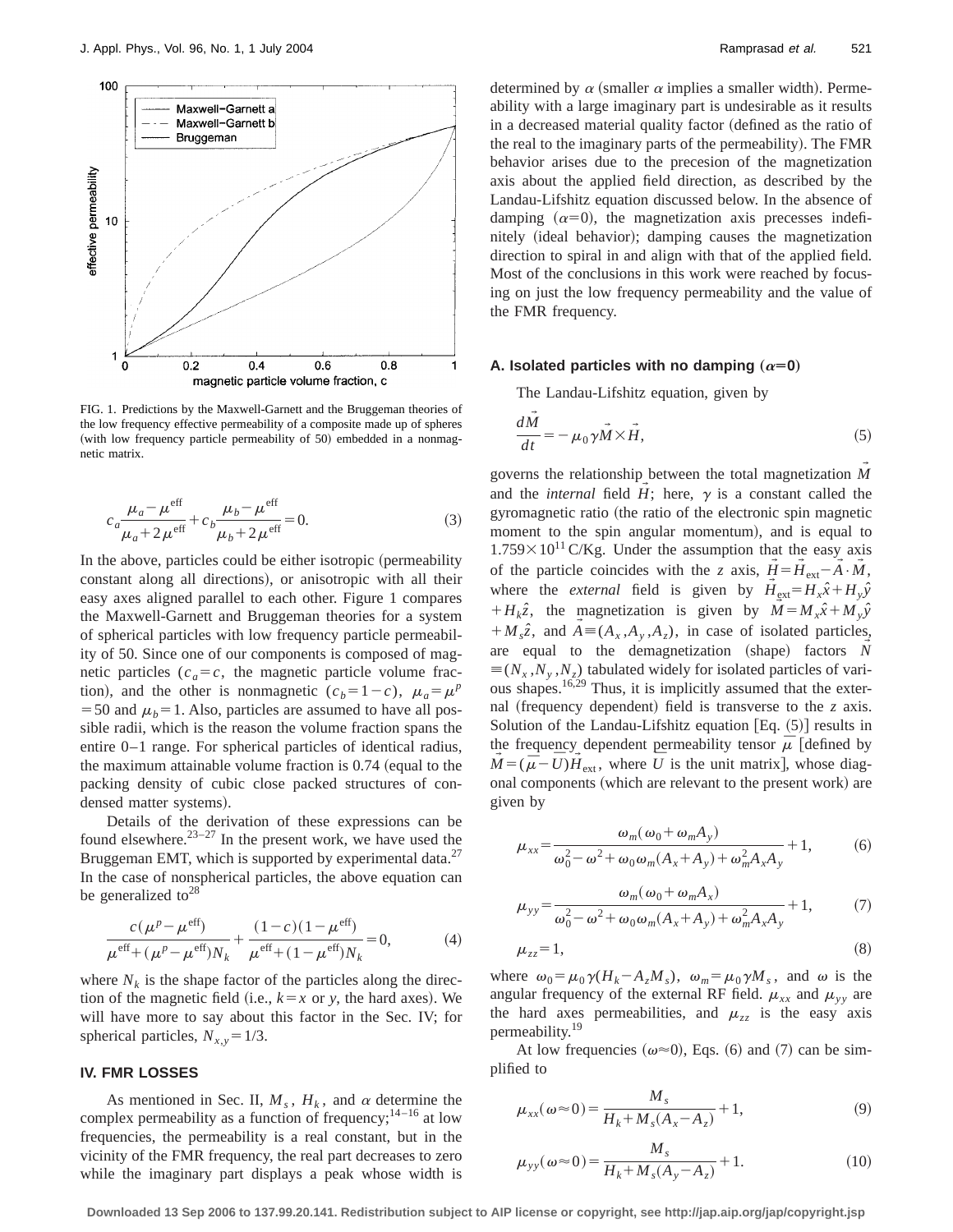In the case of bulk materials and spherical particles,  $\vec{A} = 0$ and  $\vec{A} = (\hat{x} + \hat{y} + \hat{z})/3$ , respectively, and in both these cases, Eqs. (9) and (10) simplify to  $\mu_{xx} = \mu_{yy} = M_s / H_k + 1$ , as was alluded to earlier.

The FMR frequency is defined by the well known Kittel expression $15,30$ 

$$
\omega_{\text{fmr}} = \omega_0^2 + \omega_0 \omega_m (A_x + A_y) + \omega_m^2 A_x A_y
$$
  
=  $\mu_0 \gamma \sqrt{[H_k + (A_x - A_z)M_s][H_k + (A_y - A_z)M_s]}$ , (11)

when  $\mu_{xx}$  and  $\mu_{yy}$  go through a singularity (above the FMR frequency,  $\mu_{xx}$  and  $\mu_{yy}$  approach zero).

#### **B.** Isolated particles with damping  $(\alpha \neq 0)$

All real materials display some magnetic loss mechanisms that smooth out the singularity mentioned above at the FMR frequency. In addition, damping results in a complex permeability tensor [as opposed to the purely real quantities of Eqs.  $(6)$  and  $(7)$ ]. In the present treatment, damping is assumed to be contained in the  $\alpha$  parameter, and is accounted for by making the transformation<sup>15</sup>

$$
\omega_0 \to \omega_0 + i \alpha \omega \tag{12}
$$

in Eqs. (6) and (7), where  $i=\sqrt{-1}$ . The imaginary part of the permeability, which is close to zero at low frequencies, displays a maximum at the FMR frequency.

#### **C.** Nonisolated particles (volume fraction>0)

As the volume fraction of the magnetic nanoparticles increases from zero, each particle finds itself in an environment of effective permeability  $\mu^{\text{eff}}$  (rather than the nonmagnetic environment). In such circumstances, the demagnetizing factor  $\vec{A}$  of Eqs. (6)–(11) is given by<sup>31,32</sup>

$$
\vec{A} = \frac{\mu^p - \mu^{\text{eff}}}{\mu^{\text{eff}}(\mu^p - 1)} \vec{N}.
$$
\n(13)

In the case of particles considered here (spheres and cylindrical rods with the easy axis along the rod axis),  $\mu^p \equiv \mu_{xx}$  $= \mu_{yy}$ , and  $\mu^{\text{eff}}$  is given by the solution to Eq. (4). It can be seen that *A* given by the above equation has the expected  $\rightarrow$ limiting behavior. For instance, at low volume fraction (isolated particle limit),  $\mu^{\text{eff}} \approx 1$ , implying  $\vec{A} \approx \vec{N}$ ; at high volume  $\rightarrow$ fraction (bulk limit),  $\mu^{\text{eff}} \approx \mu^p$ , implying  $\vec{A} \approx 0$ , as one would expect for bulk materials.

It should be noted that determination of  $\mu^p$ ( $\equiv \mu_{xx}$  $=$   $\mu_{yy}$ ) requires a knowledge of  $\vec{A}$ , which in turn requires the knowledge of  $\mu^p$  and  $\mu^{\text{eff}}$ . Thus, Eqs. (4), (6), (7), and (13) need to be solved self-consistently for given magnetic particle volume fraction and particle shape. The solution process is heuristically depicted in Fig. 2. Once the self-consistent solution ( $\mu^p$ ,  $\mu^{\text{eff}}$ , and  $\vec{A}$ ) is determined,<sup>33</sup> the FMR frequency can be calculated using Eq.  $(11)$ .



FIG. 2. Flowchart describing the process of self-consistently determining the particle and effective permeability at a nonzero particle volume fraction.

#### **V. EDDY CURRENT LOSSES**

Materials with nonzero conductivity display eddy (surface) current losses in addition to the FMR losses described above. Eddy currents, set up due to a frequency dependent external magnetic field, shield the magnetic field from penetrating into the particle, thereby reducing the particle permeability at high frequencies.

# **A. Isolated particles**

In the case of isolated spherical particles, the (eddy current) reduced particle permeability  $\mu_{\text{eddy}}^p$  is given by<sup>20,21</sup>

$$
\mu_{\text{eddy}}^p = \epsilon(R, \omega) \mu^p,\tag{14}
$$

where the (complex) eddy current factor  $\epsilon(R,\omega)$  for a spherical particle of radius *R*, and given  $\sigma$ ,  $\omega$ , and  $\mu^p$  is

$$
\epsilon(R,\omega) = 2 \frac{kR \cos kR - \sin kR}{\sin kR - kR \cos kR - k^2R^2 \sin kR},
$$
(15)

where  $k=\sqrt{-i\sigma\omega\mu^p}=(1-i)\sqrt{\sigma\omega\mu^p/2}$ . The above relationship follows from well known Mie scattering results<sup>20</sup> and analytical solutions to Maxwell equations.<sup>21</sup> As  $kR$  $\rightarrow \infty$ ,  $\epsilon \rightarrow 0$ , and so, large *R* and  $\sigma$  will result in large eddy current induced losses (resulting in small  $\mu_{\text{eddy}}^p$ ).

#### **B. Nonisolated particles (volume fraction>0)**

One of the important manifestations in composites with nonzero particle volume fractions is the statitical effect of clustering—particles physically, or electrically, start touching each other, resulting in effective particles much larger than the actual particles at large particle volume fractions. This could have an adverse effect on the particle pemeability, as the permeability degradation increases with particle size.

Assuming that identical particles are distributed randomly in the host medium, the relationship between the total particle volume fraction  $c$  and the volume fraction  $c_m$  of clusters composed of *m* physically (or electrically) touching particles is given by

$$
c_m = mc^m (1 - c)^2.
$$
 (16)

Equation (16) is proved rigorously in Appendix A. Equation  $(16)$  was also numerically verified, details of which are provided in Appendix B.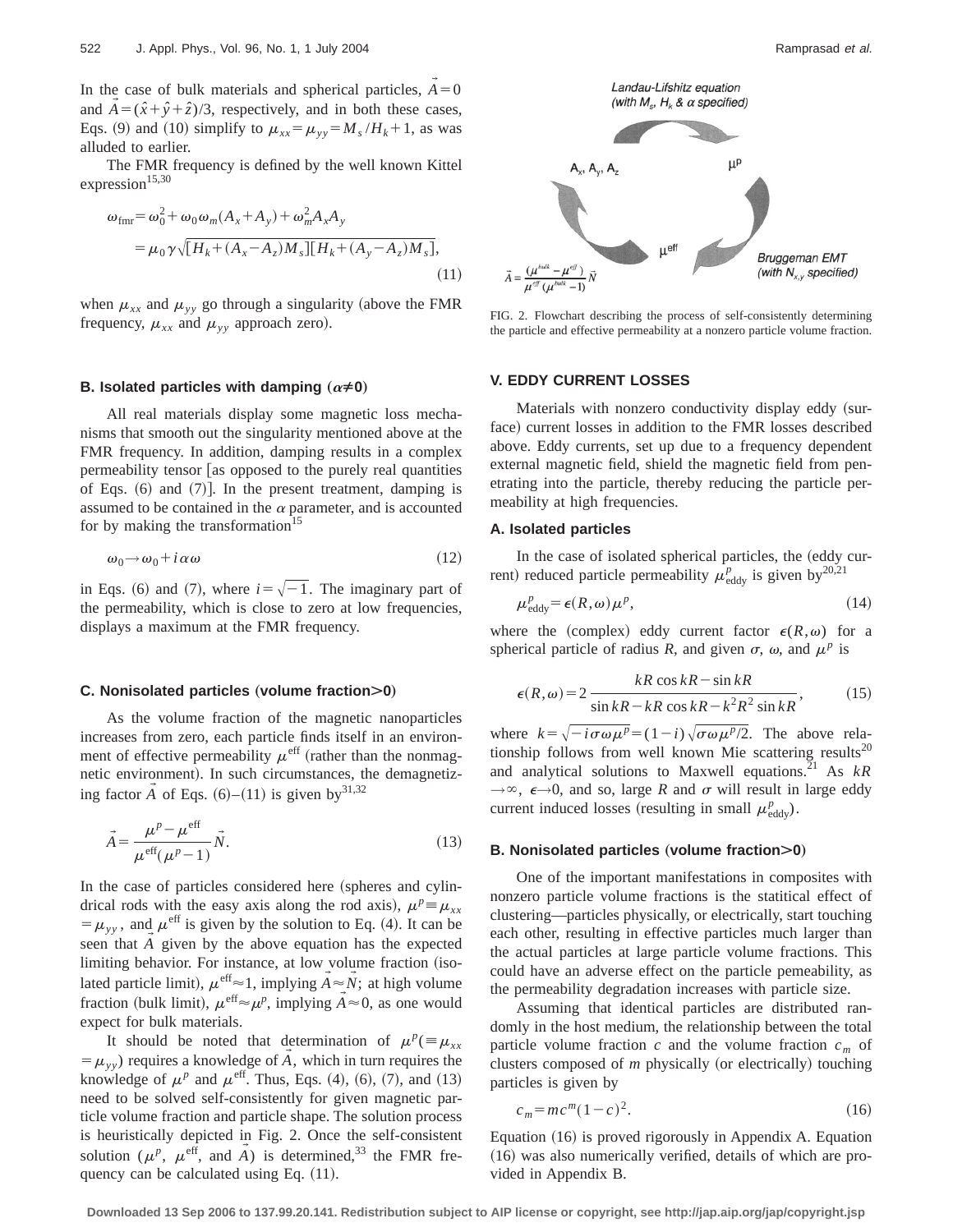

FIG. 3. Relative permeability degradation due to eddy current losses in spherical particles of three different sizes; solid and dot-dashed lines indicate the real and imaginary parts, respectively, of the particle permeability.

If we make the further assumption that clusters of size *m* behave like effective particles with volume equal to *m* times the volume of each individual particles, we will have a composite with a size distribution of particles. Particles with different sizes will display varying degrees of eddy current losses. The effective permeability of this composite system can be obtained from the following generalized Bruggeman equation:

$$
\sum_{i=1}^{Q} c_i \frac{\epsilon(R_i, \omega)\mu^p - \mu^{\text{eff}}}{\epsilon(R_i, \omega)\mu^p + 2\mu^{\text{eff}}} + \left(1 - \sum_{i=1}^{Q} c_i\right) \frac{1 - \mu^{\text{eff}}}{1 + 2\mu^{\text{eff}}}
$$
\n
$$
= 0 = f(\mu^{\text{eff}}). \tag{17}
$$

The above equation is for spherical particles, and is the generalized form of Eq.  $(3)$  for a composite with more than two components. The summation runs over particles of cluster size upto  $Q$  (with  $Q$  chosen sufficiently large); the second term of Eq.  $(17)$  represents the contribution due to the nonmagnetic matrix.

Although Eq.  $(3)$  can be solved analytically (as it results in a quadratic equation for  $\mu^{\text{eff}}$ ), Eq. (17) needs to be solved numerically. Here, we have used a Newton-Raphson type algorithm<sup>34</sup> to solve for  $\mu^{\text{eff}}$ , which requires the following first derivative:

$$
f'(\mu^{\text{eff}}) = -\sum_{i=1}^{Q} c_i \frac{3\epsilon(R_i, \omega)\mu^p}{[\epsilon(R_i, \omega)\mu^p + 2\mu^{\text{eff}}]^2}
$$

$$
-\left(1 - \sum_{i=1}^{Q} c_i\right) \frac{3}{(1 + 2\mu^{\text{eff}})^2}.
$$
(18)

# **VI. RESULTS AND DISCUSSION**

We now use the theories outlined above for our magnetic nanoparticle composite system, with particle material properties listed in the last row of Table I. We first explore the impact of eddy current losses alone (in the absence of FMR losses) on our system, and will find that eddy current losses



FIG. 4. Influence of eddy current losses on the effective permeability of composites at 10 GHz as a function of the volume fraction for three different spherical particle radii; particles are either allowed to physically or electrically touch each other (indicated as "no ligand") or not (indicated as "ligand").

are negligible below 10 GHz, if the particle radii are smaller than 100 nm. We then move on to studying the FMR losses in such small particle systems (whence eddy current losses can be ignored). This latter analysis will help us identify the dependence of the particle shape and packing type on the frequency dependent effective permeability. We will conclude this section with some comments about effective medium theories.

# **A. Optimal particle size**

Figure 3 displays the relative permeability of spherical particles of three different sizes, calculated using Eq.  $(14)$ , with  $\mu^p = M_s / H_k + 1$ . Here, we have used the low frequency value of  $\mu^p$  [Eq. (9)] rather than its frequency dependent analog  $[Eq. (6)]$ ; this helps us focus on just the eddy current losses in the absence of FMR losses. We do this primarily to identify those circumstances when eddy current losses can be neglected. We do mention though that in frequency ranges where both FMR and eddy current losses are significant, the frequency dependent  $\mu^p$ , given by Eq. (6), should be used in Eq.  $(14)$ .

As can be seen in Fig. 3, the real part of the permeability decreases to zero (with a concomitant peaking of the imaginary part) at lower frequencies for larger particles. In the 0.1–10 GHz frequency range, the trend seen in Fig. 3 indicates that particles with radii smaller than 100 nm are expected to encounter negligible eddy current losses.

The effective permeability  $\mu^{\text{eff}}$  of a composite at a given frequency will depend on the size of the particles, and whether the particles are allowed to physically touch each other (thereby creating larger effective particles). The effective permeability when physical touching of particles is allowed is given by the solution to Eq.  $(17)$ . Some nanoparticle synthesis techniques result in particles with a coating of organic ligands; $^{10}$  in such cases, particles are prevented from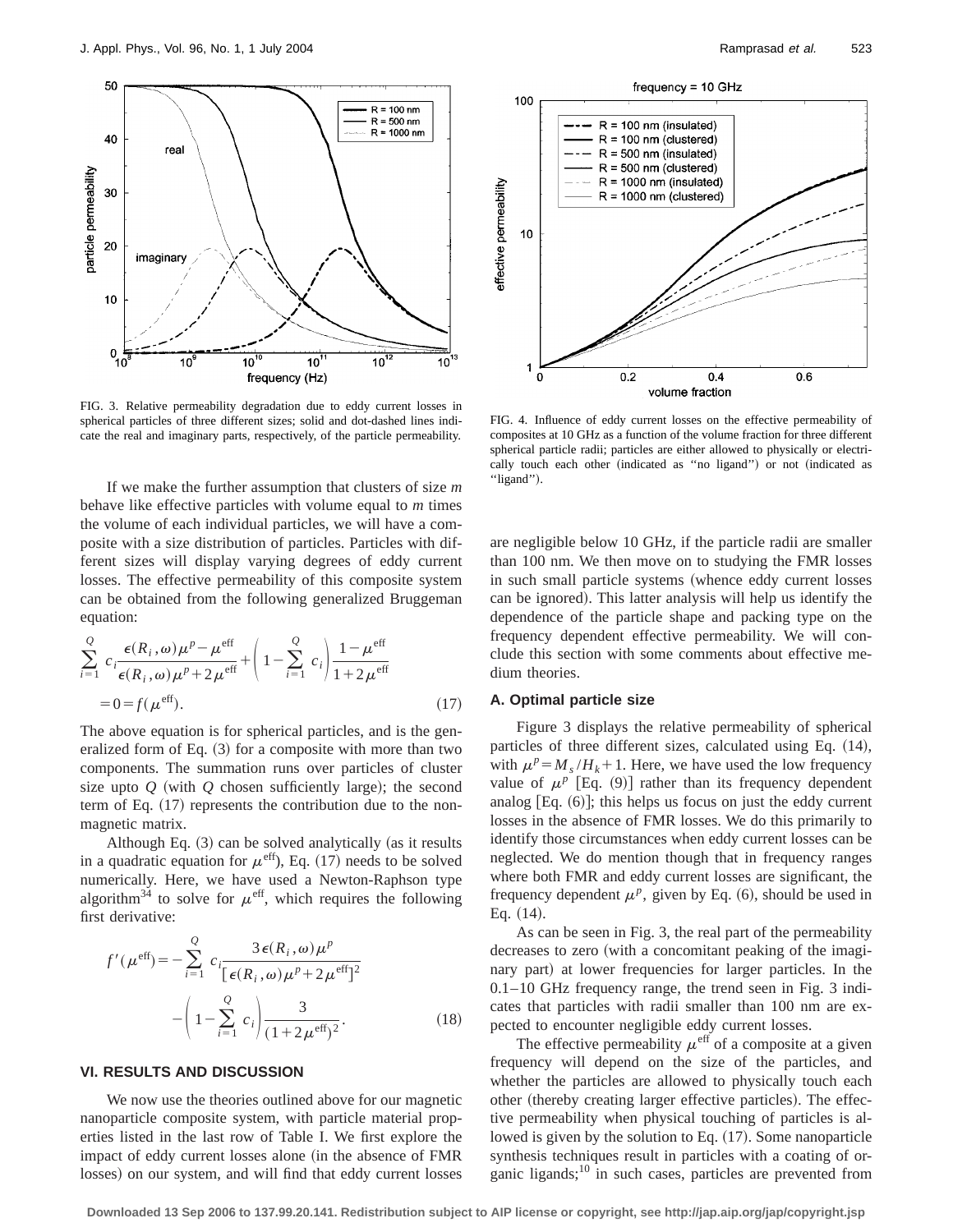TABLE II. Analytical expressions for the low frequency relative permeability along the two hard axes, and the FMR frequency for particles with different geometries; the easy axis is assumed to be parallel to the *z* axis, and  $M_{s} \geqslant H_{k}$ .

| <b>Shape</b>              | $N_{\star}$ | $N_{\rm v}$ | Ν.       | $\mu_{xx}$      | $\mu_{vv}$      | $\omega_{\text{fmr}}$              |
|---------------------------|-------------|-------------|----------|-----------------|-----------------|------------------------------------|
| Bulk                      |             | $\theta$    | $\theta$ | $(M,(H_k)+1)$   | $(M_s/H_k) + 1$ | $\mu_0 \gamma H_k$                 |
| Thin film $1a$            |             | $\theta$    |          | $\sim$ 0        | $\sim$ 0        | $\sim \mu_0 \gamma M_s$            |
| Thin film $2^b$           |             | $\theta$    | $\theta$ | $\sim$ 2        | $(M_s/H_k) + 1$ | $\sim \mu_0 \gamma \sqrt{M_s H_k}$ |
| Infinite rod <sup>c</sup> | 0.5         | 0.5         | $\theta$ | $\sim$ 3        | $\sim$ 3        | $\sim \mu_0 \gamma M_s/2$          |
| <b>Sphere</b>             | 1/3         | 1/3         | 1/3      | $(M_s/H_k) + 1$ | $(M_s/H_k) + 1$ | $\mu_0 \gamma H_k$                 |

a Film normal parallel to *z* axis.

b Film normal parallel to *x* axis.

c Rod axis parallel to *z* axis.

touching each other, and the effective permeability is given by the solution to Eq.  $(17)$  with only the first term in the first summation retained (here, it is assumed that the ligand shell thickness is much smaller than the particle radius, when the Bruggeman EMT is still valid; see Sec. VIC below). Figure 4 delineates  $\mu^{\text{eff}}$  as a function of the magnetic particle volume fraction  $c$ , at 10 GHz for the three particle radii of Fig. 3 both when the particles are allowed and not allowed to touch each other. Understandably, physical touching of particles has an adverse effect at large volume fractions, due to larger number of large clusters (as can be inferred from Fig. 11). Even when physical touching of particles is allowed, we see that composites with particles of radius 100 nm (or smaller) do not suffer from eddy current losses at 10 GHz, while composites with larger particles display significant  $\mu^{\rm eff}$ degradation. Under the assumption that our nanoparticles have radii smaller than  $100 \text{ nm}$ , <sup>35</sup> we can ignore effects due to eddy current losses (below 10 GHz), as we will in the rest of this paper.

# **B. Optimal particle shape and packing type**

# **1.**  $\alpha = 0$

The shape factors  $(N_x, N_y, N_z)$ , the low frequency permeability [determined using Eqs.  $(9)$  and  $(10)$ ], and the FMR frequency [determined using Eq.  $(11)$ ] for a few representative cases are listed in Tables II and III. The FMR frequency is smallest for the bulk (and the sphere) configuration. The "thin film 1" configuration (with the easy axis coincident with the film surface normal) has very high FMR frequency, but negligible permeability, while the ''thin film 2'' configuration (with the easy axis along the surface of the film) has very reasonable low frequency permeability (albeit along only one direction) and FMR frequency. It is for this reason that magnetic thin film approaches involve thin films grown to achieve the thin film 2 type of configuration.<sup>8,9</sup> Infinite or finite rods or cylinders (with the eazy axis parallel to the cylinder axis) have even higher FMR frequencies than the thin film 2 case, but low permeabilities. Spheres have properties identical to that of the bulk. Rods or cylinders with the easy axis along the radial direction are not considered here, as practical growth of such structures are not expected to be easy. From Tables II and III, it is clear that approximately spherical particles (between spherical and rod with aspect ratio 2) are desired, in order to have optimal particle permeability *and* FMR frequency.

Another important factor to consider is the manner in which the particles are packed to achieve a final desired geometric structure: assuming that the particles are all aligned so that their magnetization (easy) axes are parallel to each other, particles could be packed to acheive either the bulk or the thin film final geometry limits. Here, the ''bulk limit'' is defined as the situation when *only* the interior of the composite system occupies the space with appreciable magnetic field, i.e., the surfaces or boundaries, of the composite system are located in regions of negligible magnetic field, thereby generating negligible demagnetizing fields in any direction. The ''thin film limit'' is defined as the situation when the thin film surfaces (but not the edges) are located in regions of appreciable magnetic field, thereby generating demagnetizing fields *only* along the film normal.<sup>29</sup> Clearly, (approximately spherical) particles packed to achieve the thin film  $2$  limit (hereafter referred to simply as the thin film

TABLE III. Same as Table II, except that the numerical values listed in the last row of Table I were used for *Ms* and  $H_k$ ; an additional entry for a finite rod with aspect ratio 2 has also been included.  $f_{\text{fmr}} = \omega_{\text{fmr}}/2\pi$ .

| <b>Shape</b>            | $N_{r}$ | $N_{\rm v}$ | $N_{\tau}$       | $\mu_{xx}$      | $\mu_{\rm vy}$ | $f_{\text{fmr}}$ (GHz) |
|-------------------------|---------|-------------|------------------|-----------------|----------------|------------------------|
| Bulk                    | 0       | $\theta$    | $\left( \right)$ | 50              | 50             | 1.4                    |
| Thin film $1^a$         | 0       | 0           |                  | $\sim$ $\Omega$ | $\sim$ 0       | 67.2                   |
| Thin film $2^b$         |         | 0           | $\theta$         | $\mathcal{D}$   | 50             | 9.7                    |
| Infinite $\text{rod}^c$ | 0.5     | 0.5         | 0                | 2.9             | 2.9            | 33.6                   |
| Finite rod <sup>d</sup> | 0.43    | 0.43        | 0.14             | 4.2             | 4.2            | 20.9                   |
| Sphere                  | 1/3     | 1/3         | 1/3              | 50              | 50             | 1.4                    |

a Film normal parallel to *z* axis.

b Film normal parallel to *x* axis.

c Rod axis parallel to *z* axis.

 $d$ Rod axis parallel to *z* axis; aspect ratio=2.

**Downloaded 13 Sep 2006 to 137.99.20.141. Redistribution subject to AIP license or copyright, see http://jap.aip.org/jap/copyright.jsp**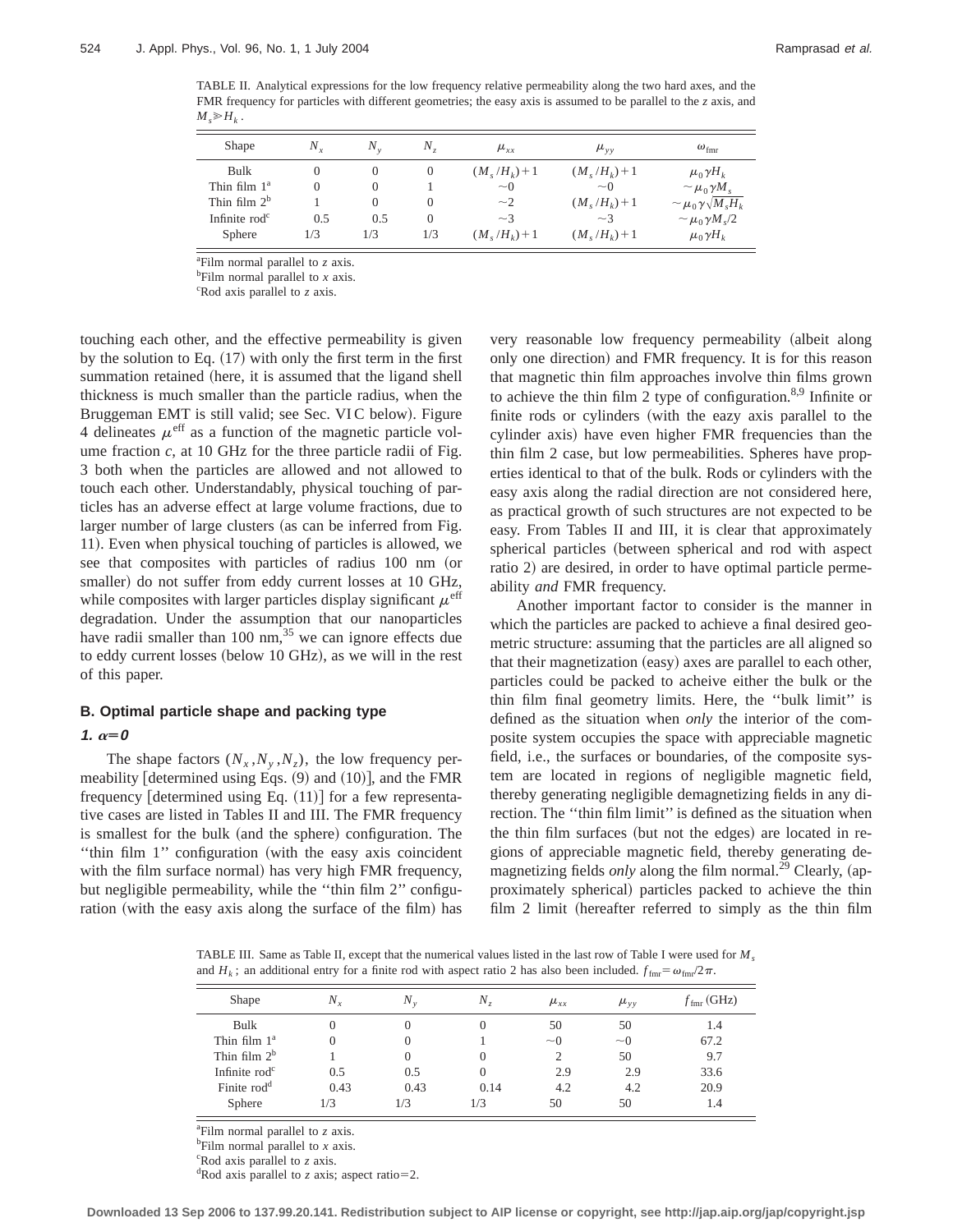

FIG. 5. Arrangement of short rods to achieve thin film  $2$  (a), or circular sleeve (b) packing. The easy magnetization axes of rods are assumed to coincide with the  $z$  (or rod) axis. If a current carrying conductor is present at the core of the circular sleeve, the magnetic field direction coincides with the direction (indicated by the arrow) of maximum permeability.

limit), with the particle easy axes oriented along the film surface, is a desired configuration, a schematic of which is shown in Fig.  $5(a)$ . Another realization of this limit is shown schematically in Fig.  $5(b)$ , for the case of a coaxial circular sleeve around a current carrying conductor. Each short piece of the sleeve approximates a thin film, with demagnetizing fields set up only along the radial direction (and not along the tangential direction) of the circular sleeve. Thus, the permeability is small along the radial direction and maximum along the tangential direction. The latter direction in the case of the circular sleeve of Fig.  $5(b)$  coincides with the direction of the magnetic field, which will result in the desired inductance enhancement; in the case of the thin film type packing of Fig.  $5(a)$ , inductors can be suitably designed so that most of the generated magnetic field is directed along the *y* axis, in order to achieve enhanced inductance.

It should be mentioned that the properties listed in Tables II and III for the rods and sphere are for isolated particles  $(N_x, N_y, N_z)$  are the demagnetizing shape factors for *isolated* particles in a nonmagnetic environment), corresponding to low magnetic particle volume fractions. Increase in particle volume fraction implies that particles are no longer in a nonmagnetic environment but embedded in an effective medium with permeability  $\mu^{\text{eff}}$ , and so the selfconsistent procedure described in Sec. IV C should be adopted to determine  $\mu^{\text{eff}}$  and  $\tilde{A}$  as a function of volume fraction. It should be noted that the bulk and thin film limits are characterized by the demagnetizing factors (and low frequency permeability and  $f_{\text{fmr}}$ ) listed in the first and third rows of Tables II and III, and so, these results must be recovered as  $c \rightarrow 1$ . Adopting the solution procedure outlined in Sec. IV C automatically ensures achieving the bulk limit (as the  $A \rightarrow 0$  as  $c \rightarrow 1$ ). The thin film limit is achieved by using Eq. (13) for calculating  $A_y$  and  $A_z$  (both of which go to zero as  $c \rightarrow 1$ ), and requiring that  $A_x = 1 - (A_y + A_z)$ , so that the thin film demagnetizing factors are recovered as  $c \rightarrow 1$ .

Figures 6 and 7 display the low frequency effective permeability and the FMR frequency as functions of the particle volume fraction for spherical and finite rod  $(aspect ratio 2)$ 



FIG. 6. Effective low frequency permeability  $\mu^{\text{eff}}$  vs magnetic particle volume fraction for spherical and finite rod (aspect ratio 2) particle composites determined by self-consistently solving Eqs.  $(4)$ ,  $(6)$ , and  $(13)$ ; the packing type does not have an effect on the  $\mu^{\text{eff}}$ .

particles packed to achieve the bulk and the thin film 2 limits, calculated using the procedure described in Sec. IV C with the modification identified above for the thin film limit. The impact of the packing limit is felt in the FMR frequency but not in  $\mu^{\text{eff}}$ . Consistent with expectations,  $\mu^{\text{eff}}$  of the spherical particle composite is higher than that of the finite rod composite. The FMR frequency, for the bulk limit packing, does not change with volume fraction for the spherical particle composite (as isolated spherical particles already have properties identical to that of the bulk), but falls for the finite rod particle composite. For the thin film packing,  $f_{\text{fm}}$ rises very fast for the spherical particle composite, and reaches the saturation value of about 10 GHz at a volume fraction of  $\sim 0.4$ , whereas for the finite rod particle composite it falls relatively slowly to the 10 GHz value. Assuming that achievable *thin film* packing densities of *approximately spherical* particles are in the  $0.45-0.55$  range,  $\mu^{\text{eff}}$  values in the 3–18 range, and  $f_{\text{fmr}}$  values in the 18–10 GHz range can be expected (for the materials parameters chosen here).

# **2.**  $\alpha \neq 0$

Thus far, we have focused our attention on the low frequency permeability. The complex effective permeability as a function of frequency can also be calculated for various choices of the damping parameter,  $\alpha$ , as described in Sec. IV B. Figure 8 shows the complex  $\mu^{\text{eff}}$  calculated using the self-consistent procedure of Sec. IV C as a function of frequency for a spherical particle (thin film packed) composite at a volume fraction of 0.45. As the value of  $\alpha$  increases, the peaking of the imaginary part of  $\mu^{\text{eff}}$  broadens, as expected. For small  $\alpha$ ,  $f_{\text{fmr}}$  that can be determined from Fig. 8 ( $\approx$ 10) GHz) is consistent with that from Fig. 7. Large  $\alpha$  tends to shift  $f_{\text{fmr}}$  to lower frequencies, as can be seen in Fig. 8.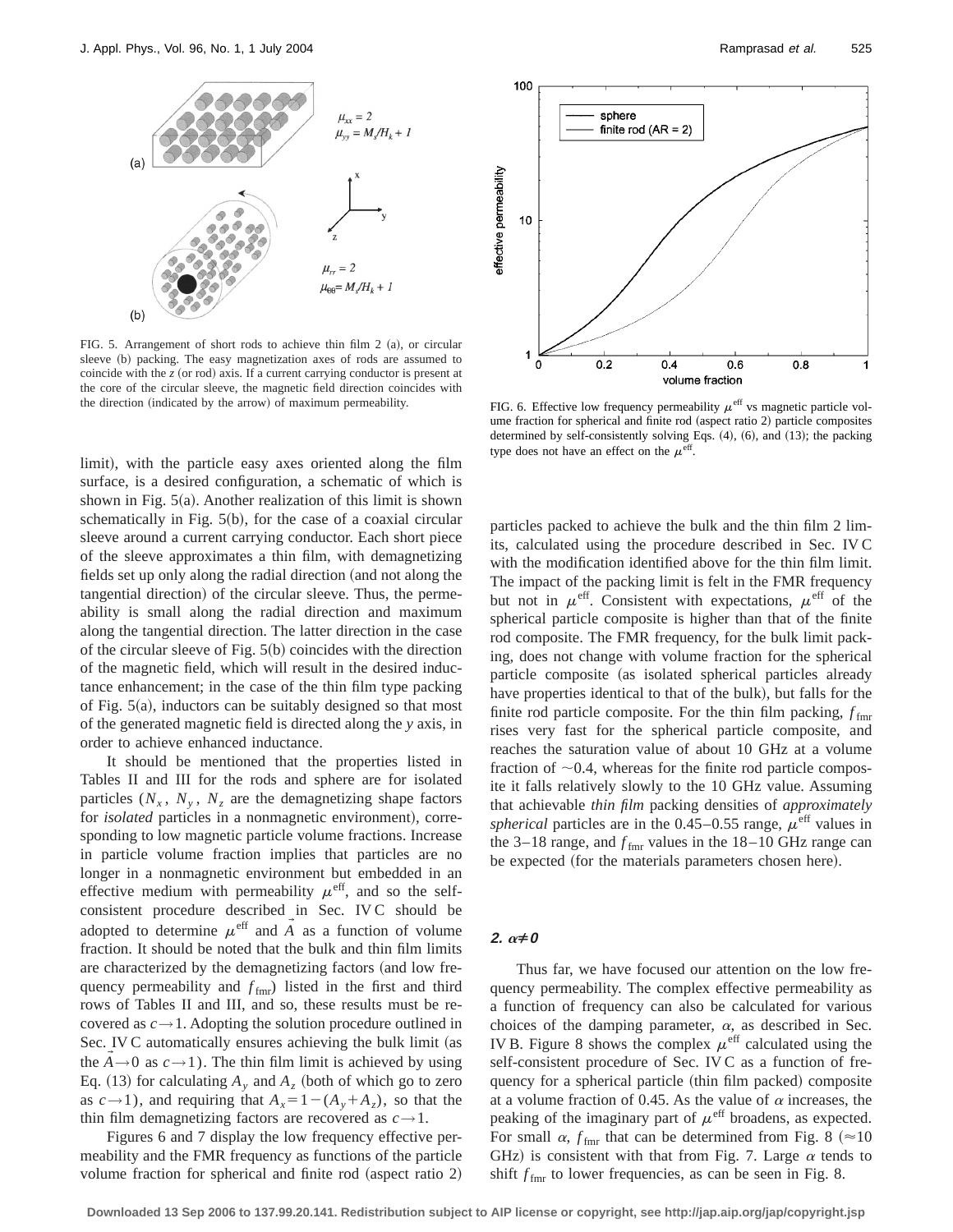

FIG. 7. The FMR frequency  $f_{\text{fmr}}$  vs magnetic particle volume fraction for sperical and finite rod (aspect ratio 2) particle composites determined by self-consistently solving Eqs.  $(4)$ ,  $(6)$ , and  $(13)$ . "Thin film 2" and ''bulk'' limit final geometry cases are both shown.

# **C. Comments on EMTs**

Some comments regarding the effective medium theories are in order. As was mentioned in Sec. VI A, some nanoparticle synthesis techniques could result in particles with a ligand shell coating.10 It was also alluded to in Sec. III that the microstructure of the composites could play a major role in determining the effective properties of the system, and that the lower bound for  $\mu^{\text{eff}}$  is provided by the MG *a* theory. Here, we show that these considerations may become relevant when the ligand shell thickness is very large compared to the particle radius.

Let *L* be the ligand shell thickness, and *R* be the radius of the particles. Assuming that the ligand is nonmagnetic, the ligand coated particle has a permeability  $\mu^l$  given in terms of the particle permeability  $\mu^p$  by<sup>23</sup>

$$
\frac{\mu^{l}-1}{\mu^{l}+2} = \left(\frac{R}{R+L}\right)^{3} \frac{\mu^{p}-1}{\mu^{p}+2},
$$
\n(19)



FIG. 8. The complex effective permeability  $\mu^{\text{eff}}$  vs frequency for a few choices of the damping parameter  $\alpha$ ; thin film packing of spherical particles with volume fraction 0.45 is assumed.

which is essentially the Maxwell-Garnett equation  $[Eq. (1)]$ with the appropriate substitutions.  $\mu^l$  can now be used in the Bruggeman EMT equation  $[Eq. (3)]$  to yield the dependence of the effective permeability of the composite system as a function of volume fraction for various choices of *L*/*R*. This results in curves of the type shown in Fig. 9. As before, it is assumed that particles of various radii (but with the same  $L/R$  ratio) are present in the system in order to completely fill up the volume. The maximum achievable particle volume fraction is given by  $R^3/(R+L)^3$ . This is the reason the curves for various *L*/*R* ratios in Fig. 9 do not go all the way to volume fractions of 1. As can be seen from Fig. 9, at the maximum allowed particle volume fractions, all curves terminate at the MG *a* curve, and as the *L*/*R* ratio increases, the behavior is increasingly like the MG *a* behavior.

Small *L*/*R* ratios are thus generally preferred. We also wish to emphasize that there is no single unique curve that describes the dependence of the effective permeability on the volume fraction, but a *range* of allowed values of effective



FIG. 9. The effective medium theory (EMT) predictions of  $\mu^{\text{eff}}$  for various ligand shell thickness  $(L)$  to particle radius  $(R)$  ratios.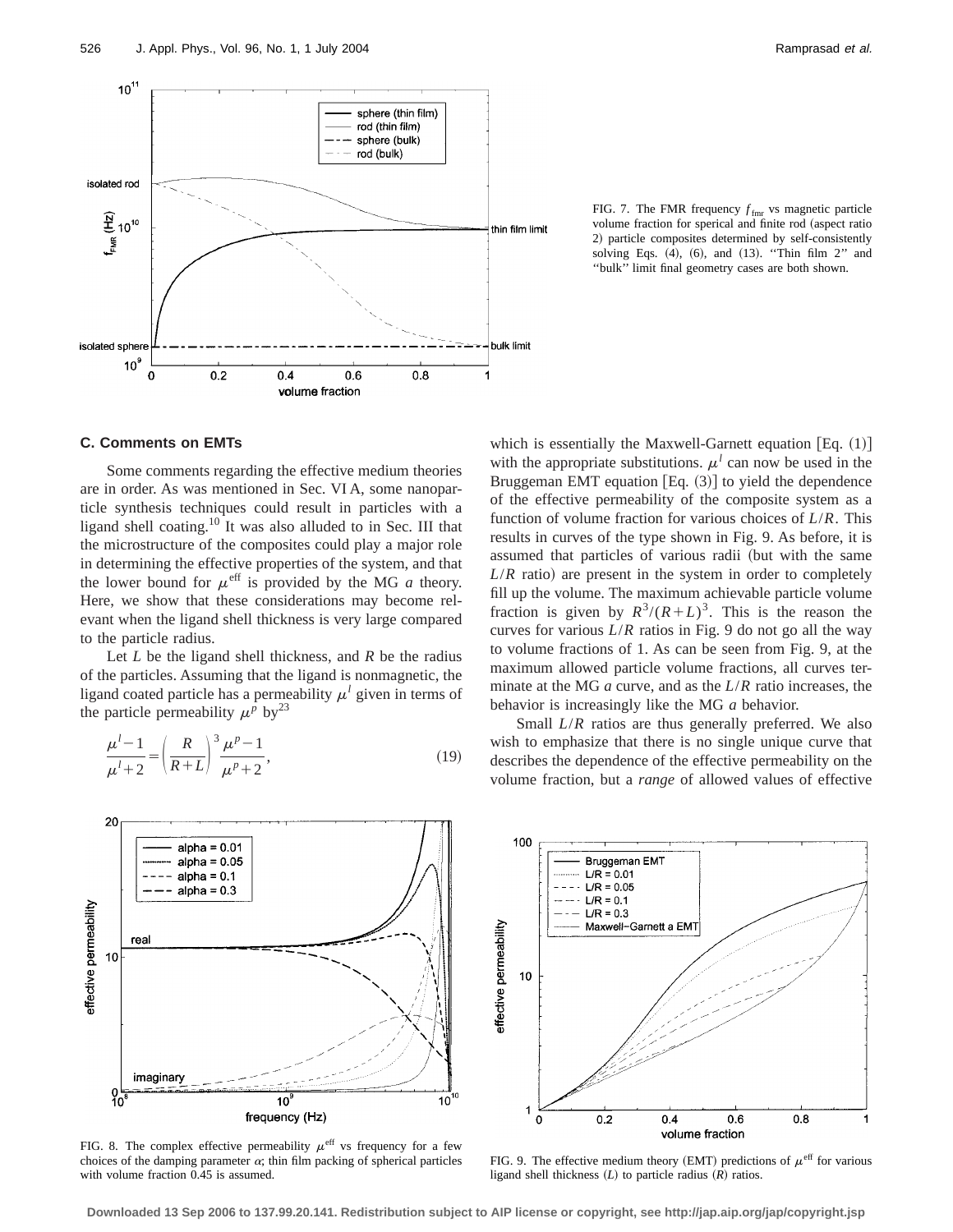permeabilities, depending on the details of the microstructure of the composite.

# **VII. SUMMARY**

A phenomenological model that helps us understand the properties of magnetic nanoparticle composites, consisting of particles with identical properties embedded in a nonmagnetic matrix, has been developed. The input parameters for this model include the saturation magnetization  $M_s$ , the anisotropy field  $H_k$ , a damping parameter  $\alpha$  that describes the magnetic losses in the particles, and the conductivity  $\sigma$  of the particles. Three aspects that have been investigated include the effects due to the volume fraction, ferromagnetic resonance (FMR), and eddy current losses. Relationships between key magnetic properties such as the effective permeability and the FMR frequency, and the physical attributes of the particles (such as size, shape, and packing type) have been identified. The Bruggeman effective medium theory has been used to relate the particle permeability to the effective permeability of the composite for a given magnetic particle volume fraction. The conclusions of this work can be summarized as follows.

 $(1)$  Particles with radius smaller than 100 nm experience negligible permeability degradation due to eddy current losses below 10 GHz (for the present choices of  $M_s$ ,  $H_k$ , and  $\sigma$ ). This is true even at high particle volume fraction, when clustering of particles could result in effective particles much larger than the actual particles.

(2) The particle shape plays a dominant role in determining the ferromagnetic resonance behavior. Spherical particles display the highest low frequency permeability but low FMR frequency (equal to the intrinsic bulk values), whereas cylindrical rods with the easy magnetization axis parallel to the rod axis display low particle permeability but high FMR frequency. Approximately spherical particles, between a sphere and a rod with aspect ratio 2, are expected to have optimal low frequency particle permeability and FMR frequency.

 $(3)$  The manner in which particles are packed to achieve a certain final geometry will determine the properties of the composite. Two examples of packing types are the bulk limit and thin film limit packing, and in each case the properties are determined by the demagnetizing factors characteristic of the final geometry.

(4) Assuming particles are arranged so that their easy axes are all parallel to each other, bulk type packing will result in a composite with properties identical to that of the bulk—low frequency permeability given by  $M_s/H_k+1$ along directions normal to the easy axis, and a low FMR frequency proportional to  $H_k$ . On the other hand, thin film type packing with the particle easy axis aligned parallel to the film surface will result in thin film like properties—low frequency permeability given by  $M_s/H_k+1$  only along the direction normal to both the easy axis and the film normal, and a high FMR frequency proportional to  $\sqrt{M_s H_k}$ . Thin film type packing is thus preferred.

~5! For the materials parameters chosen here for the magnetic nanoparticles (corresponding to a bulk permeability of 50), composites consisting of approximately spherical particles packed to achieve the thin film limit with a volume fraction in the 0.45–0.55 range are expected to display a low frequency  $\mu^{\text{eff}}$  and  $f_{\text{fmr}}$  values in the 3–18 and 18–10 GHz ranges, respectively.

### **ACKNOWLEDGMENT**

We wish to acknowledge interactions and numerous discussions with Dr. Roland Stumpf.

#### **APPENDIX A: PROOF OF EQ. (16)**

We first give a rigorous proof of Eq.  $(16)$  in one dimension  $(1D)$ , in the spirit of Statistical Mechanics,  $36$  followed by a much simpler heuristic proof, that helps us generalize the 1D solution to any number of dimensions.

# **1. Proof 1**

*Np*

*Nh*

Consider a set of 1D particles, all of the same unit length, distributed randomly in a 1D grid of unit periodicity. Particles are free to touch each other, but do not overlap, and the center of each particle coincides with some gridpoint. The unoccupied portions are assumed to be occupied by "host" elements. At any given situation, we thus have  $N_p$ particles and  $N<sub>h</sub>$  host elements, with the particle volume fraction  $c = N_p / (N_p + N_h)$ .

If *m* particles are contiguous (physically touching), we have a particle cluster of size *m*, with  $n_m^p$  representing the number of particle clusters of size *m*; likewise,  $n_m^h$  represents the number of host clusters of size *m*. Let  $S_p$  and  $S_h$  denote the total number of particle and host clusters, respectively. We then have the following four constitutive relations:

$$
N_p = \sum_{m=1}^{N_p} n_m^p m,
$$
\n(A1)

$$
S_p = \sum_{m=1}^{N_p} n_m^p, \tag{A2}
$$

$$
N_h = \sum_{m=1}^{N_h} n_m^h m,
$$
\n(A3)

$$
S_h = \sum_{m=1}^{N_h} n_m^h. \tag{A4}
$$

The total number of ways,  $\Omega$ , of arranging this system is given by

$$
\Omega = \frac{S_p!}{\prod_{m=1}^{N_p} n_m^p!} \frac{S_h!}{\prod_{m=1}^{N_p} n_m^h!}.
$$
\n(A5)

The system will gravitate towards that arrangement that maximizes  $\Omega$ .<sup>36</sup> Recognizing that in the case of 1D systems,  $S_p = S_h (\equiv S)$ , we attempt to determine the maximum of the objective function defined as

$$
\mathcal{F} = \ln \Omega - \alpha \bigg( \sum_{m=1}^{N_p} n_m^p m - N_p \bigg)
$$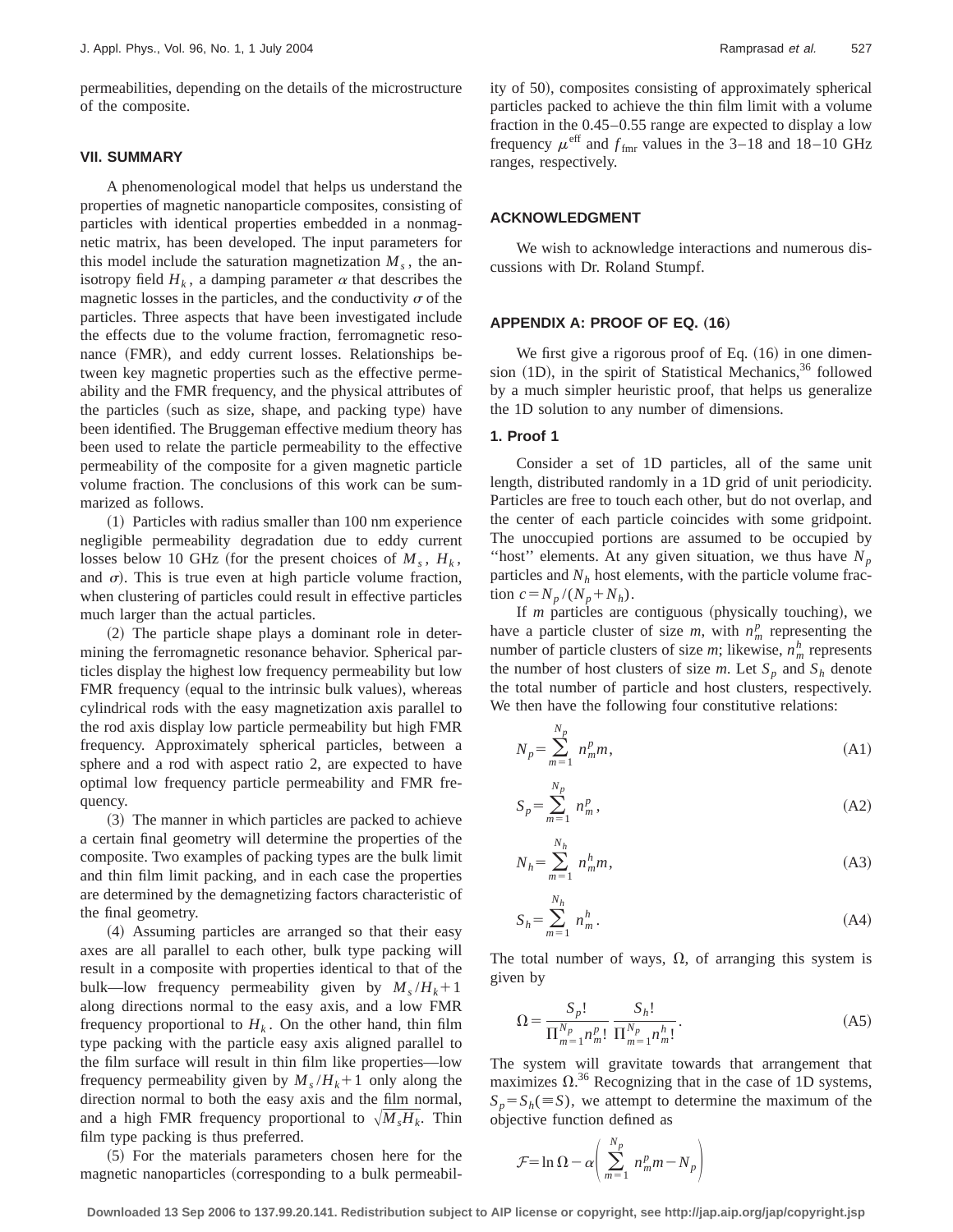

FIG. 10. Diagramatic representation of the salient features of Proof 2.

$$
-\beta \left( \sum_{m=1}^{N_h} n_m^h m - N_h \right)
$$
  

$$
-\lambda \left( \sum_{m=1}^{N_p} n_m^p - \sum_{m=1}^{N_h} n_m^h \right),
$$
 (A6)

where  $\alpha$ ,  $\beta$ , and  $\lambda$  are Lagrangian multipliers, by requiring that  $\partial \mathcal{F}/\partial n_k^p = \partial \mathcal{F}/\partial n_k^h = 0$ . This results in

$$
n_k^p = Se^{\lambda}e^{-k\alpha},\tag{A7}
$$

$$
n_k^h = Se^{-\lambda}e^{-k\beta}.\tag{A8}
$$

The four unknowns in Eqs.  $(A7)$  and  $(A8)$  (viz, *S*,  $\alpha$ ,  $\beta$ , and  $\lambda$ ) can be obtained using Eqs. (A1)–(A4). After some algebraic manipulations, we have

$$
S = N_p(1 - c),\tag{A9}
$$

$$
n_k^p = N_p c^{k-1} (1-c)^2,
$$
\n(A10)

from which the volume fraction of particle clusters of size *k* can be calculated as:  $c_k = kn_k^p/(N_p + N_h) = kc^k(1-c)^2$ , proving Eq.  $(16)$  for the 1D case. Needless to say,  $c_k$  should sum to  $c$ , and it does, as can be easily verified.  $\Box$ 

# **2. Proof 2**

We now proceed to provide a heuristic proof of Eq.  $(16)$ , which is valid for any dimensionality. Again, let *S* denote the total number of particle clusters (the particles themselves can be of any shape and dimensionality). The number of clusters with *atleast* 1 particle is obviously *S*; the number of clusters with *atleast* 2 particles is *Sc*, the number of particles with *atleast* 3 particles is *Sc*2, the number of clusters with *atleast* 4 particles is  $Sc^3$ , and so on. This is diagramatically represented in Fig. 10. It can be reasoned that the sum  $S + Sc$  $+Sc^2$ +… should equal the total number of particles *N<sub>p</sub>*. Thus,  $S/(1-c) = N_p \Rightarrow S = N_p(1-c)$ , identical to Eq. (A9).

Now, the number of clusters with *exactly* 1 particle,  $n_1^p$ , is  $S-Sc=S(1-c)$ , the number of clusters with *exactly* 2 particles,  $n_2^p$ , is  $Sc - Sc^2 = Sc(1-c)$ , the number of clusters with *exactly* 3 particles,  $n_3^p$ , is  $Sc^2 - Sc^3 = Sc^2(1-c)$ , and the number of clusters with *exactly m* particles,  $n_m^p$ , is  $Sc^{m-1}(1-c) = N_p c^{m-1}(1-c)^2$ . This expression is identical to Eq.  $(A10)$ .

Equations  $(A9)$  and  $(A10)$  have thus been proved with no particular reference to the dimensionality of the system;



FIG. 11. Comparison between the numerical and analytical results of the cluster size distribution for different total particle volume fractions.

hence, we conclude that these and Eq.  $(16)$  are general results.  $\Box$ 

# **APPENDIX B: NUMERICAL VERIFICATION OF EQ.**  $(16)$

We have also verified the validity of Eq.  $(16)$  by using a 1D numerical model, based on ensemble averaging. A total of 10 000 ensembles, each with 100 gridpoints of the type described in Appendix A Proof 1, were considered. For a given volume fraction, the occupancy of each grid point with a particle was determined stochastically using a Monte Carlo procedure.37 The number of clusters of a particular size was then determined for each ensemble, and its average over all ensembles calculated to yield the cluster volume fraction *cm* . Figure 11 shows a plot of  $c_m$  as a function of cluster size *m* for four different particle volume fractions, and is compared with that predicted using the analytical result. The agreement is quite good for smaller particle volume fractions; for larger *c*, the small discrepancies between numerical and analytical results can be attributed to the finiteness of the number of ensembles and the system size.

- $1^1$ M. Scheffler, G. Tröster, J. L. Contrras, J. Hartung, and M. Menard, Microelectron. J. **17Õ3**, 11 ~2000!.
- <sup>2</sup>T. H. Lee, in Proceedings of GAAS 99 Conference, Munich, Germany, October, 1999, p. 8.
- <sup>3</sup>Y. Koutsoyannopoulos, Y. Papananos, S. Bantas, and C. Alemanni, Proceedings of IEEE International Symposium on Circuits and Systems, Geneva, Switzerland, May 2000, p. II-160 (unpublished).
- <sup>4</sup>K. D. Cornett, Proceedings of Bipolar/BiCMOS Circuits and Technology Meeting, Piscataway, New Jersey, 2000, p. 187.
- 5T. J. Klemmer, K. A. Ellis, L. H. Chen, R. B. van Dover, and S. Jin, J. Appl. Phys. 87, 830 (2000).
- 6S. Jin, W. Zhu, R. B. van Dover, T. H. Tiefel, V. Korenivski, and L. H. Chen, Appl. Phys. Lett. **70**, 3161 (1997).
- <sup>7</sup>M. Yamaguchi *et al.*, J. Appl. Phys. **85**, 7919 (1999).
- <sup>8</sup> J. Huijbregtse, F. Roozeboom, J. Sietsma, J. Donkers, T. Kuiper, and E. van de Riet, J. Appl. Phys. 83, 1569 (1998).
- <sup>9</sup>E. van de Riet and F. Roozeboom, J. Appl. Phys. **81**, 350 (1997).
- <sup>10</sup>S. Sun and D. Weller, J. Magn. Soc. Jpn. **25**, 1434 (2001).
- 11C. de Julian Fernandez *et al.*, Nucl. Instrum. Methods Phys. Res. B **175– 177**, 479 (2001).